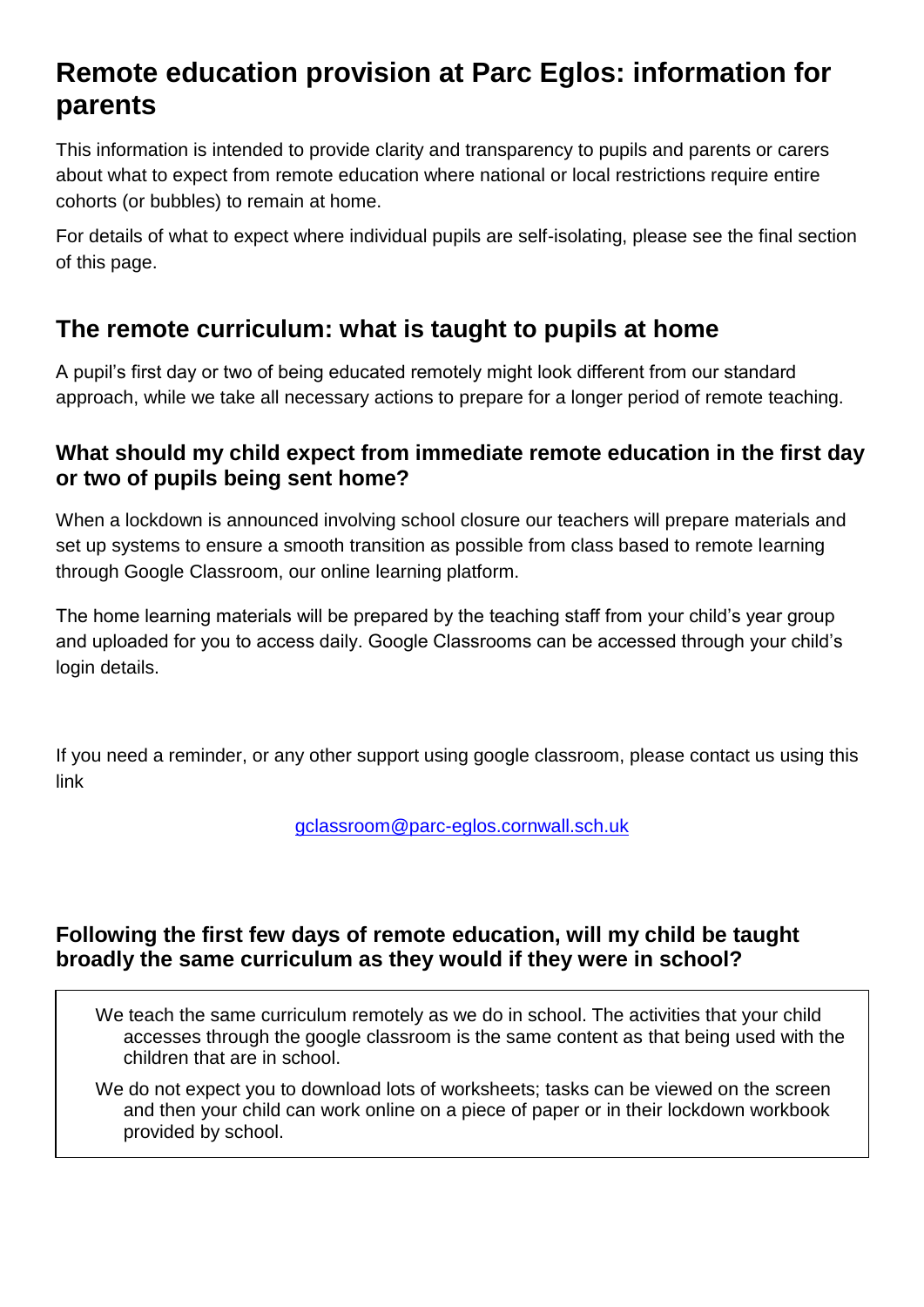## **Remote teaching and study time each day**

#### **How long can I expect work set by the school to take my child each day?**

We expect that remote education (including remote teaching and independent work) will take pupils broadly the following number of hours each day:

| Key Stage 1 | A minimum of 3 hours |
|-------------|----------------------|
| Key Stage 2 | A minimum of 4 hours |

### **Accessing remote education**

#### **How will my child access any online remote education you are providing?**

Your child has a log in to access their google classroom. Online access can by via a laptop, desktop computer, tablet, phone and even an Xbox or PlayStation games console.

Your child also has a login for Mathletics and Times Table Rock Stars (TTRS)

Our website signposts you to other online resources and activities that can be used to supplement the work we are providing. Please click on the home learning section of the website.

#### **If my child does not have digital or online access at home, how will you support them to access remote education?**

We recognise that some pupils may not have suitable online access at home. We take the following approaches to support those pupils to access remote education and urge you to contact us to discuss any difficulties you have.

- how you will issue or lend laptops or tablets to pupils, and where parents or carers can find more information
- how you will issue or lend devices that enable an internet connection (for example, routers or dongles), and where parents or carers can find more information
- how pupils can access any printed materials needed if they do not have online access
- how pupils can submit work to their teachers if they do not have online access

#### **How will my child be taught remotely?**

Each year group will start the day with an online registration session. You will be sent a link for a short Google Meet to enable your child to say good morning and get ready to start their learning. This is compulsory and enables teachers to monitor engagement. If there are technical issues with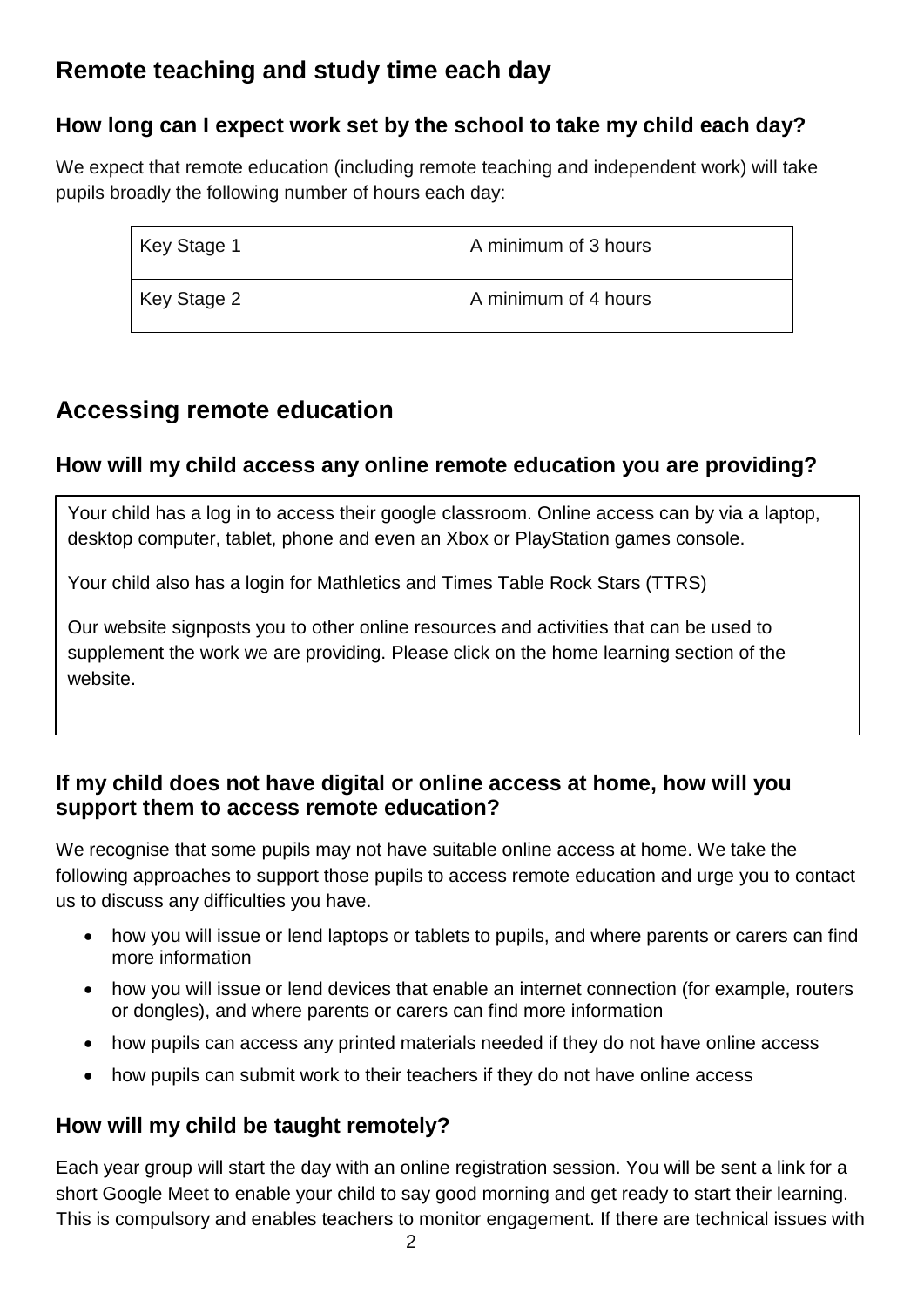this please bear with us, teachers are trialling this over the first few days, prior to formally starting on Monday.

The following learning opportunities will be uploaded daily:

- a maths-based teaching activity/video and follow-up task
- a literacy-based teaching activity/video and follow-up task
- a phonics / spelling task
- a topic-based task

We use a combination of live and recorded sessions to teach pupils remotely and also signpost families to other available websites that support the teaching for the day. Resources will be uploaded to the google classroom which will include video clips, PowerPoints, texts etc as well as the activities themselves to support the teaching sequence

## **Engagement and feedback**

#### **What are your expectations for my child's engagement and the support that we as parents and carers should provide at home?**

We would like you to upload your child's work or a written comment about their work each day. This can be done in a number of ways, for example, by taking a photograph and uploading that or uploading worksheets etc. Any work that is uploaded needs to be saved into the designated folder on Google Classroom. In addition to setting routines to support your child's education, the table below outlines our expectations for each specific year group.

| In EYFS the expectation<br>is | Children attend the live daily registration and complete the suggested<br>$\bullet$<br>activities that are posted daily. We expect parents to upload work or<br>comments at least once a week.<br>We expect parents to support their children and supervise them through the<br>live registration, phonics session, maths session and provide them with the<br>daily story video.                                                                                                                                                                                                                        |
|-------------------------------|----------------------------------------------------------------------------------------------------------------------------------------------------------------------------------------------------------------------------------------------------------------------------------------------------------------------------------------------------------------------------------------------------------------------------------------------------------------------------------------------------------------------------------------------------------------------------------------------------------|
| In Y1 the expectation is      | Children are invited to attend a morning registration meeting on Google<br>$\bullet$<br>Meet between 9.05 and 9.15. If unable to attend, we ask the parents to<br>complete a register on Google Classroom to say that they are learning with<br>us today<br>We provide a weekly plan/overview of the week and the lessons that will be<br>posted each day.<br>We provide lesson inputs and work in the form of videos and materials to<br>support follow up activities for daily Phonics, daily Maths, 3 Literacy<br>sessions per week, Topic work, twice per week and ideas for physical<br>activities. |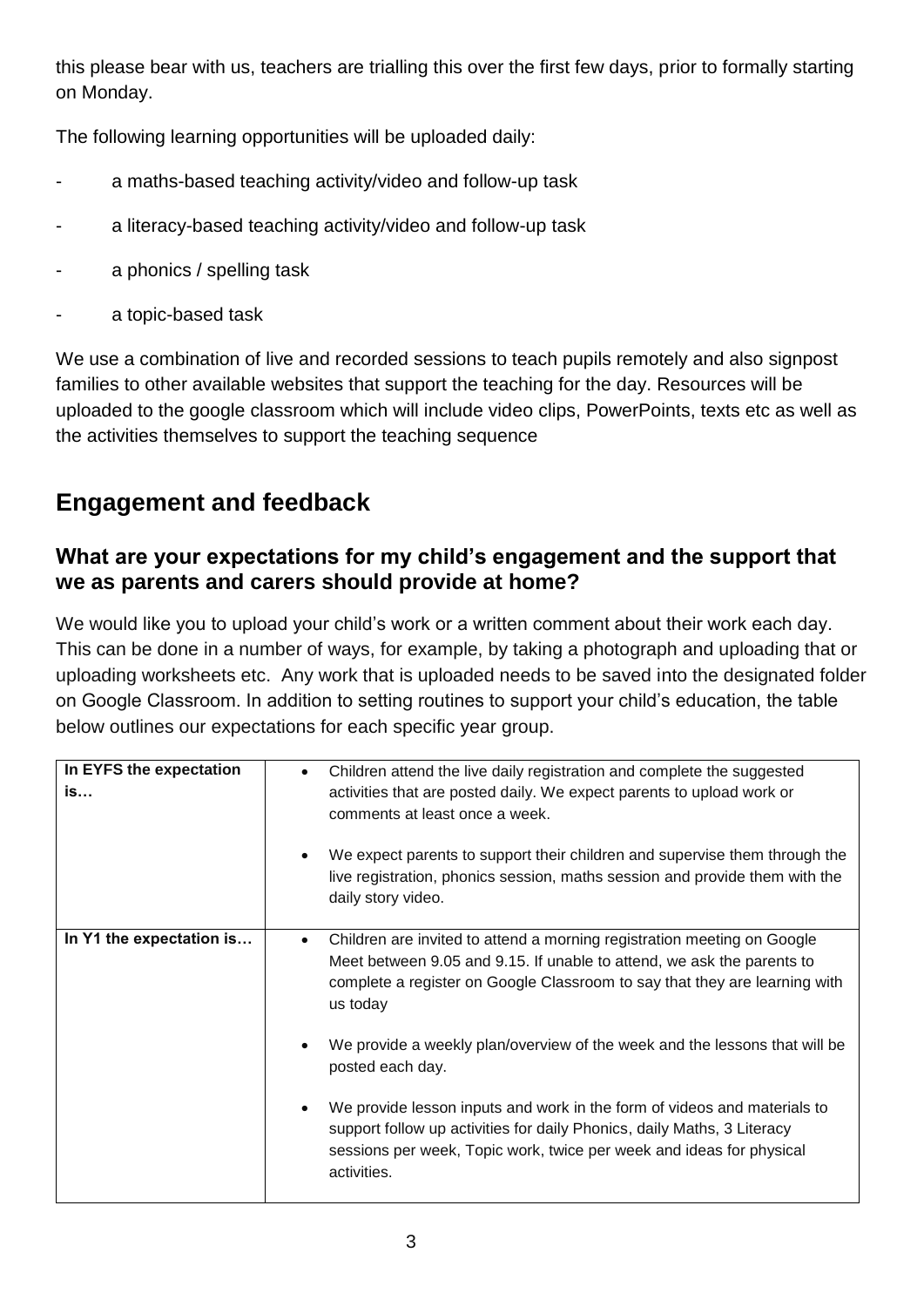|                          | There are additional resources on the Google Classroom to support<br>$\bullet$               |
|--------------------------|----------------------------------------------------------------------------------------------|
|                          | development and provide extension opportunities. For example,                                |
|                          | handwriting, spelling and Maths challenges. There are also links to useful                   |
|                          | websites.                                                                                    |
|                          |                                                                                              |
|                          | We ask that children engage with the Phonics and Maths on a daily basis                      |
|                          | as a minimum.                                                                                |
|                          |                                                                                              |
|                          | We feedback on the work submitted, which we ask to be uploaded by 3pm.                       |
|                          | (We are going to be asking parents to upload only 3 pieces of work per day,                  |
|                          | which will be Literacy or Maths based and one other rather than evidence of                  |
|                          | everything their child has completed).                                                       |
|                          |                                                                                              |
|                          | we will be offering online Google Meets to support children from 11am until<br>٠             |
|                          | 12pm, each day                                                                               |
|                          |                                                                                              |
| In Y2 the expectation is | Children are online for the registration at 9:05 where the teacher will explain<br>$\bullet$ |
|                          | the day's work.                                                                              |
|                          |                                                                                              |
|                          | Parents can message teachers through google classroom to organise a                          |
|                          | video call that day if the child needs help. We will offer 1-1 video calls if                |
|                          | required.                                                                                    |
|                          |                                                                                              |
|                          | Parents support children to engage and complete work daily if possible.                      |
|                          | Once work is uploaded, feedback may be given on certain areas to enable                      |
|                          | parents to correct misunderstandings.                                                        |
|                          |                                                                                              |
|                          | There will be Phonics, Maths, Literacy and a topic lesson each day. This                     |
|                          | will be via a range of mediums such as videos, activities, web links etc                     |
|                          | which will take approximately three hours.                                                   |
|                          |                                                                                              |
| In Y3 the expectation is | Children to be online for the registration at 8:55 where the teacher will<br>$\bullet$       |
|                          | explain the day's work and check in on the children's wellbeing.                             |
|                          |                                                                                              |
|                          | Parents can message teachers through Google classroom to organise a                          |
|                          | video call/phone call that day if the child needs help. We will offer 1-1 or                 |
|                          | small group calls for mental health as and when required.                                    |
|                          |                                                                                              |
|                          | Parents support children to engage and complete work daily if possible.                      |
|                          | Once work is uploaded, feedback will be given when appropriate to enable                     |
|                          | parents to support their child's misunderstandings.                                          |
|                          |                                                                                              |
|                          | Answers are often given for Maths and Guided Reading so children and                         |
|                          | parents can mark their work and purple polish where required or then ask                     |
|                          | for further support.                                                                         |
|                          |                                                                                              |
|                          | There will be Maths, Literacy spellings and a topic lesson given daily and                   |
|                          | Phonics, Guided Reading weekly. Children will also have the option to                        |
|                          | choose from the grid of extra activities such as Science, PE, TTRS and Art.                  |
|                          | This will be carried out through a range of mediums such as web links,                       |
|                          | videos and activities. This will take approximately three hours.                             |
|                          |                                                                                              |
| In Y4 the expectation is | We hope children will be online for the registration at 8.55 am where the<br>$\bullet$       |
|                          | teacher will explain the day's work.                                                         |
|                          |                                                                                              |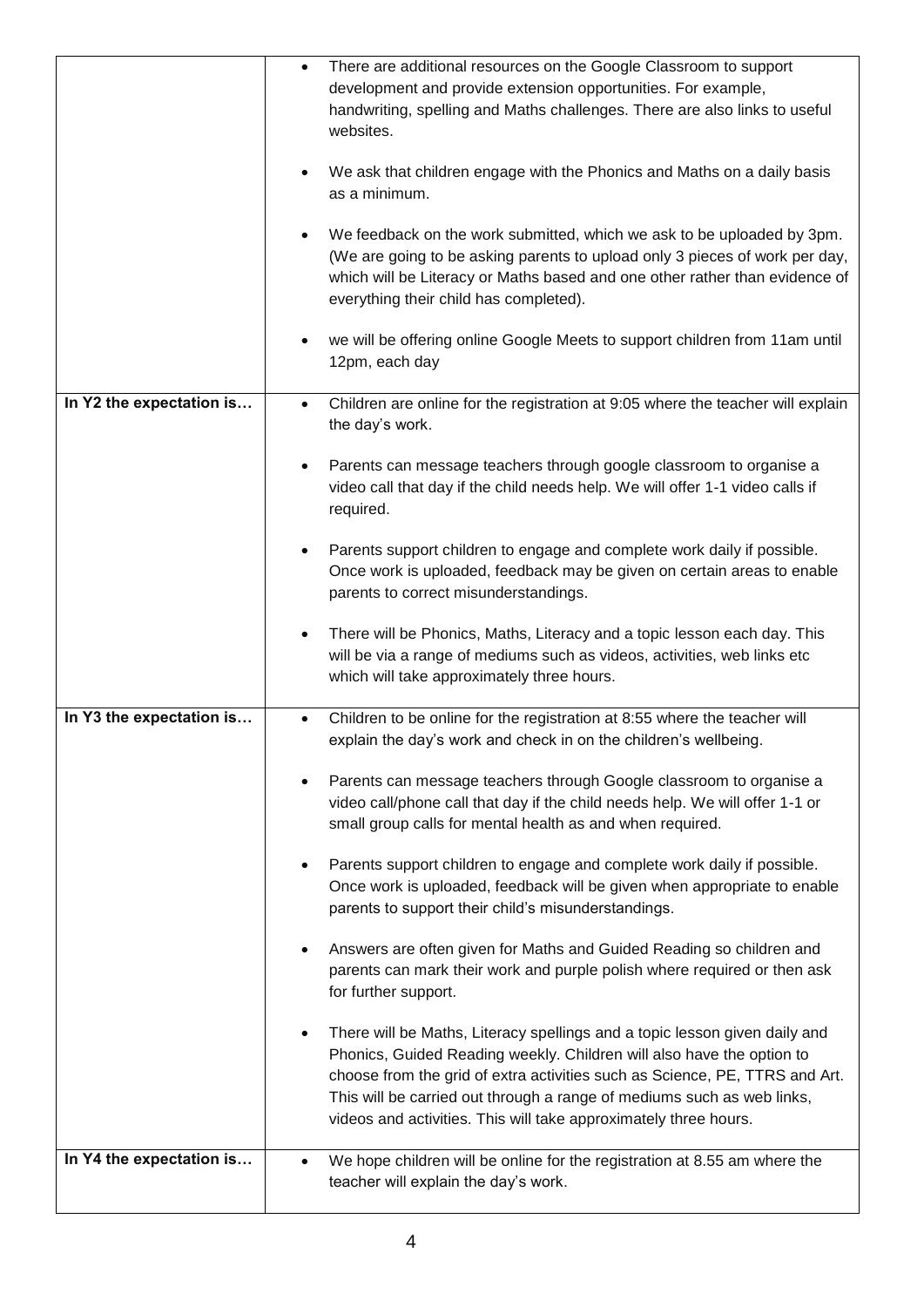|                          | We are posting daily maths, literacy and a topic work task.<br>$\bullet$                                                                                                                                                                                                                                                                     |
|--------------------------|----------------------------------------------------------------------------------------------------------------------------------------------------------------------------------------------------------------------------------------------------------------------------------------------------------------------------------------------|
|                          | The topic work is a mixture of different foundation subjects, to keep some<br>variety.                                                                                                                                                                                                                                                       |
|                          | Children have their spelling lists for the whole term and we suggest<br>$\bullet$<br>spending 10 minutes per day on their weekly list.                                                                                                                                                                                                       |
|                          | We are providing video clips plus written instructions, and daily<br>$\bullet$<br>loom/Powerpoint lesson inputs for maths, which we hope are fairly simple<br>and helpful for parents as well as children. We briefly outline the tasks for<br>the day in our morning registration meetings.                                                 |
|                          | Support meetings are also offered daily to both class at set times, to<br>$\bullet$<br>address any difficulties that children/parents are having. All children are<br>daily offered personal video meetings should they wish                                                                                                                 |
| In Y5 the expectation is | In year 5 we are hoping that children will be online for the registration at<br>$\bullet$<br>8.45 where the teacher will explain the day's work.                                                                                                                                                                                             |
|                          | AT 10.30 and 14.00 the teacher will be online holding a drop-in session to<br>$\bullet$<br>meet with children and discuss the work they have done so far, resolve any<br>issues or problems they may be having.                                                                                                                              |
|                          | We are uploading some answers to maths and reading comprehension and<br>$\bullet$<br>asking children to mark them, if they are able, and then upload, showing<br>any corrections.                                                                                                                                                            |
|                          | There will be three sessions each day (Maths, English and one other), we<br>$\bullet$<br>expect children to spend an hour on each. There will also be additional<br>work to support the children's learning, daily spelling activities from<br>SpellZoo or the HF spelling list, reading sessions plus Mathletics and<br><b>TTRockstars.</b> |
|                          | Friday will be a 'finishing off' day to allow extra time for any unfinished<br>activities or if children have not had full access to Google Classroom. For<br>those who are up to date, there will be additional English and Maths<br>sessions.                                                                                              |
| In Y6 our expectation is | We hope children will be online for the registration at 8.45 where the<br>$\bullet$<br>teacher will explain the day's work.                                                                                                                                                                                                                  |
|                          | at 11.30 and 12.00 each day the teacher will be online to meet with children<br>$\bullet$<br>to discuss the work they have done so far.                                                                                                                                                                                                      |
|                          | We will upload answers to maths and reading comprehension questions<br>then expect children to mark their own (and purple polish) and then upload,<br>showing any corrections.                                                                                                                                                               |
|                          | There will be three sessions each day and we expect children to spend an<br>٠<br>hour on each. There will also be additional work, possibly mathletics or<br>research type work.                                                                                                                                                             |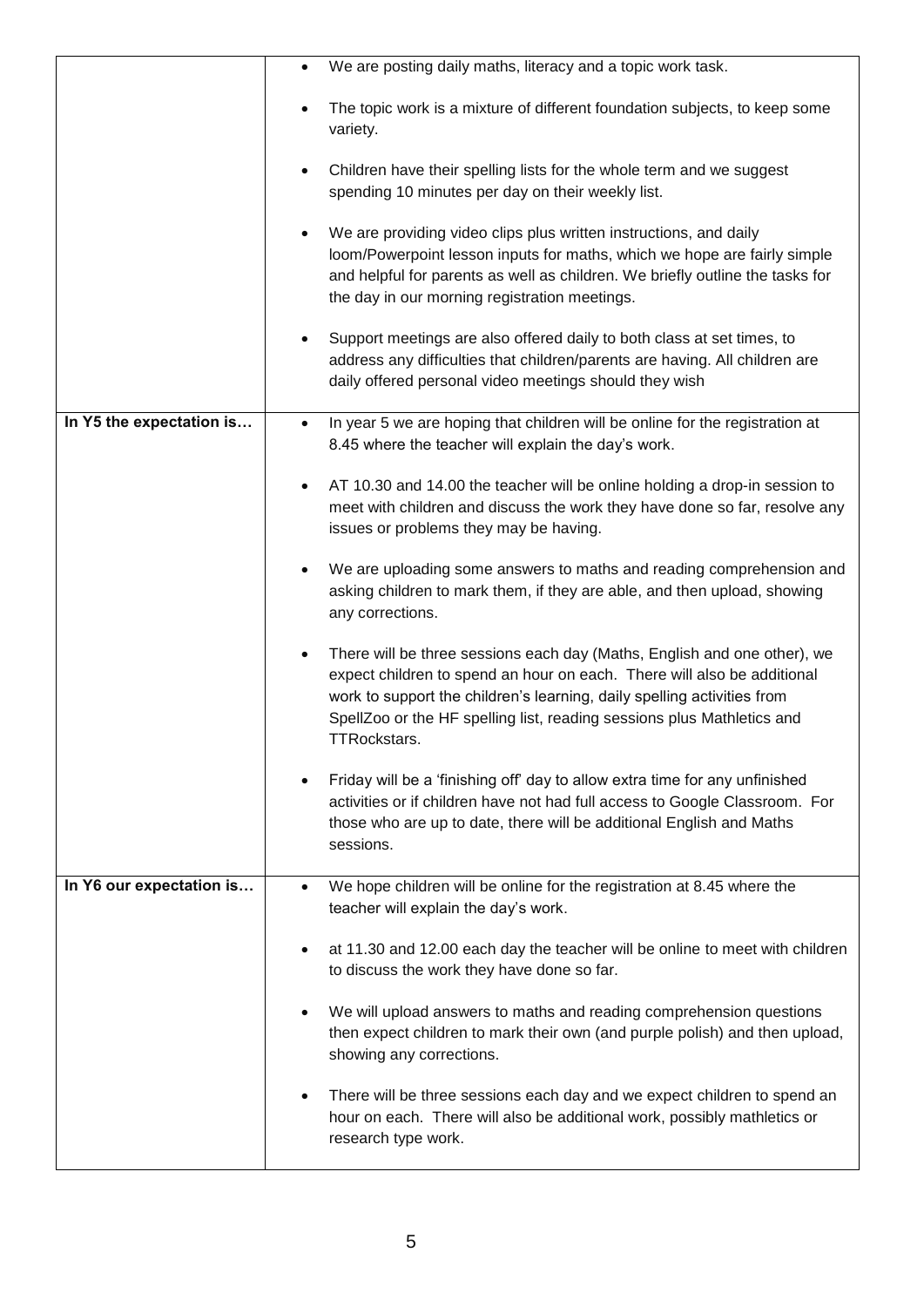**How will you check whether my child is engaging with their work and how will I be informed if there are concerns?**

- We complete a daily register and whether we see them online each day
- We keep a record of the work that children upload and a teacher is looking at it and commenting. We are contacting parents and messaging children who have not uploaded work to check they have completed the work set.
- We track and record children's engagement across each week
- Not all year groups expect to see large quantities of written work. Learning happen in a wide range of ways and can be recorded differently too.
- Where possible video calls are offered for children who struggle to engage with the work and through daily communication with parents, issues can be resolved
- Staff will check in with parents if their child is not submitting any work and we can help out with any problems there may be
- When engagement becomes a concern a member of the SLT and/or SEN team will be alerted, they will then contact the family (parents / carers) by phone to check in with them.

#### **How will you assess my child's work and progress?**

Feedback can take many forms and may not always mean extensive written comments for individual children. For example, whole-class feedback or quizzes marked automatically via digital platforms are also a valid and effective method, amongst many others. We mark and feedback on children's work in order to inform future planning. Children are asked to upload their work as pictures, documents or videos. Teachers will then provide appropriate next steps where required.

Our approach to feeding back on pupil work is as follows:

- Verbal feedback during online sessions and registration sessions
- Individual written feedback where relevant for the work submitted online to google classroom
- positive comments and constructive feedback, once work has been uploaded
- On a daily basis as far as possible in the time available
- Assessment and feedback through comments and questions to aid future learning or by providing alternative activities
- Teachers will comment on a child's work offering further direction and support, alternative work and with next steps given if appropriate